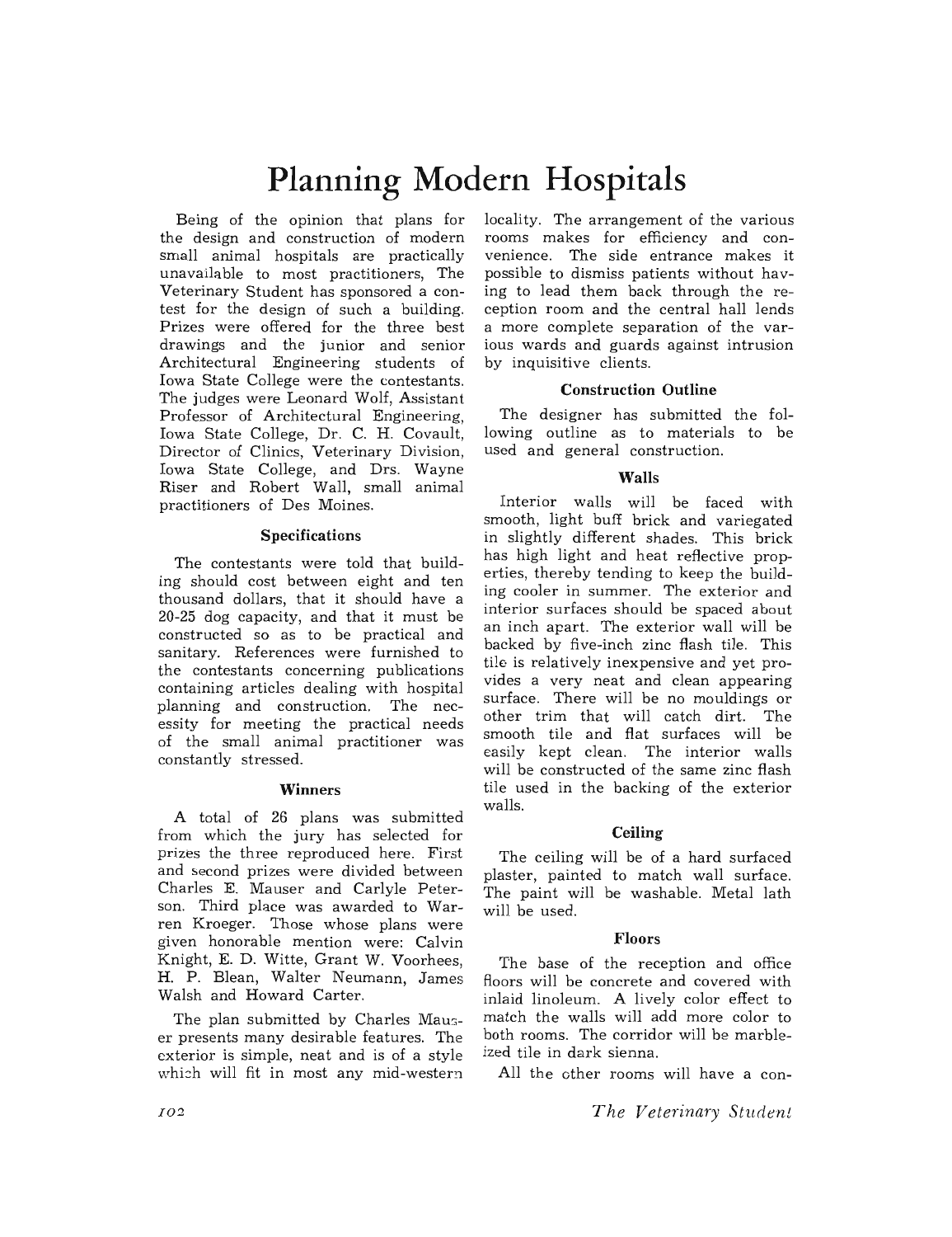

 $Spring - 1939$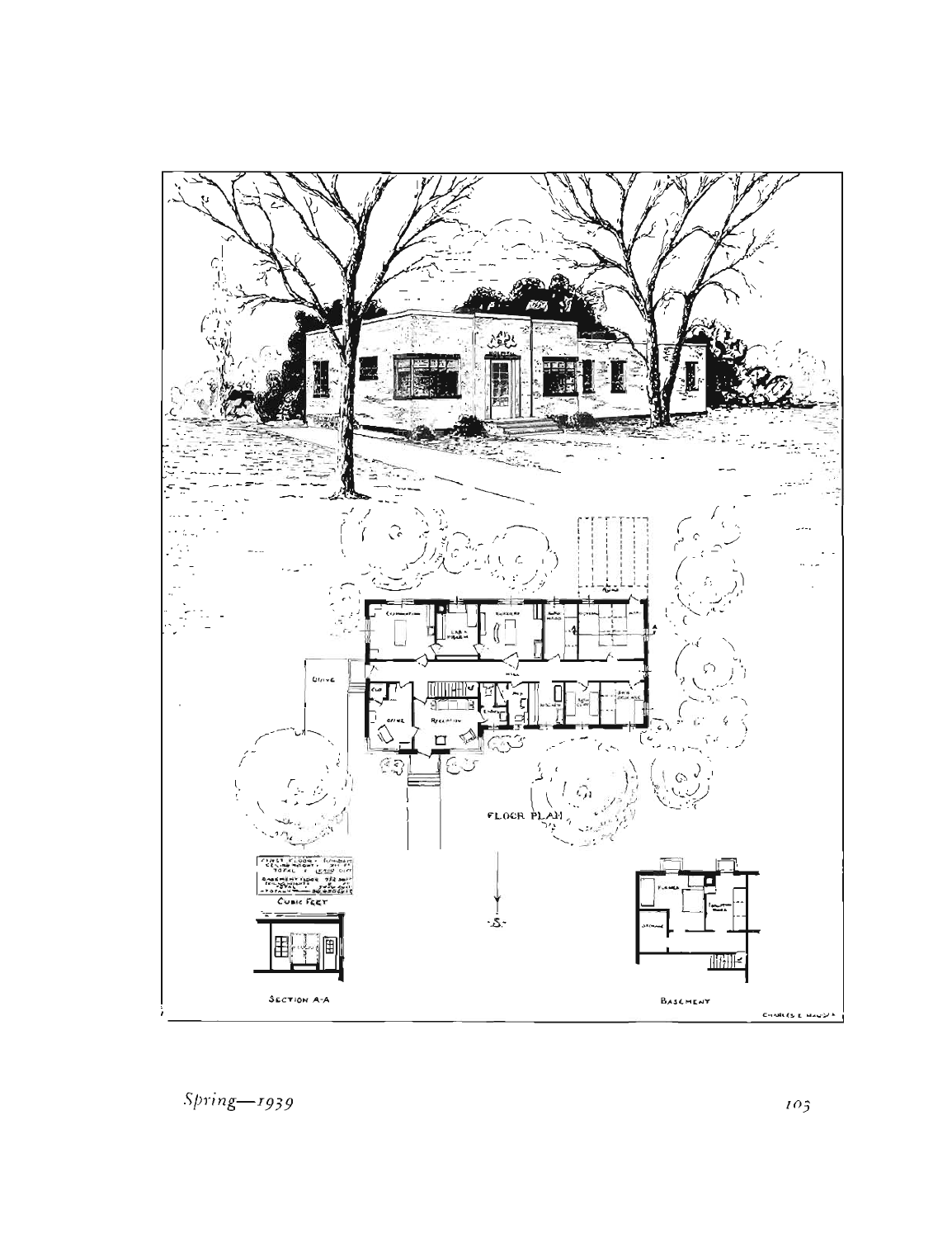crete surfaced floor smooth enough to permit thorough cleaning.

## Doors

A slab door veneered with birch, lightly stained, and then varnished.

#### Windows

All windows will be steel sash. Clear glass will be used with the exception of opaque glass in the windows of the lavatories.

The reception and office windows will have light buff venetian blinds.

#### Kennels

They will be constructed of concrete, surface to be non-absorbent. The front of the kennels will be one steel grilled unit, bolted to concrete. The doors will open separately for each kennel.

#### Heating and Ventilation

A combination oil burner and air conditioning unit will be installed. This, of course, will be automatically controlled.

Included in the heating room will be an incinerator.

#### Plumbing

All kennel wards will be provided with hose connections. Steam will be available from the heating unit for sterilization purposes. Drains will be properly located in the wards, examination, surgery, and bath and clipping room-thus permitting proper drainage.

## Lighting

Indirect lighting in the office and reception rooms. Lights will be provided to eliminate shadows in the examination and surgery rooms. The other rooms will have ordinary overhead lighting.

## Peterson Plan

Sharing honors with the Mauser plan, the drawing by Carlyle Peterson presents many features which will appeal to prospective builders of hospitals. The exterior is pleasing in appearance, simple and of modern design. The office, reception and examining rooms communicate with each other, thus making for

convenience. It is also possible to discharge patients through the side entrance, and avoid bringing them back into the reception room. The placing of the laboratory and pharmacy with the direct communications into both the examining room and surgery also adds to the efficiency and ease of operation. The surgery is located at the back, so as to be least accessible to the laity, and the two outside walls make possible adequate windows for lighting purposes. The boarders, which are most liable to be the noisy inmates, are placed at the back.

#### Construction Outline

The following outline, it will be noticed, provides for an effective and economical air conditioning unit.

#### Foundations

Concrete footings and wall to grade line. Waterproofing-membrane around basement walls. Basement floor-4 inch concrete slab.

#### Structure

Exterior walls-4 inch face brick, 1 inch air space, with 5 inch glazed tile backup. Interior partitions-4 inch glazed tile. Floor construction-reinforced concrete. Roof construction-open web steel joists, 2 inch concrete slab, 5-ply tar and gravel roof covering.

## **Ceilings**

Plaster on metal lath.

# Windows

Projected steel.

## Interior Doors

Slab veneer except French doors from hall to examination and surgery rooms.

#### Heating and Air Conditioning

Oil burning boiler. Air heated by hot water coils adjacent to fan. Cold well water used for cooling in warm weather. Forced air circulated to rooms by duct from fan in furnace room up through the corner of laboratory to plenum chamber over corridor from which most rooms receive air. Office and basement rooms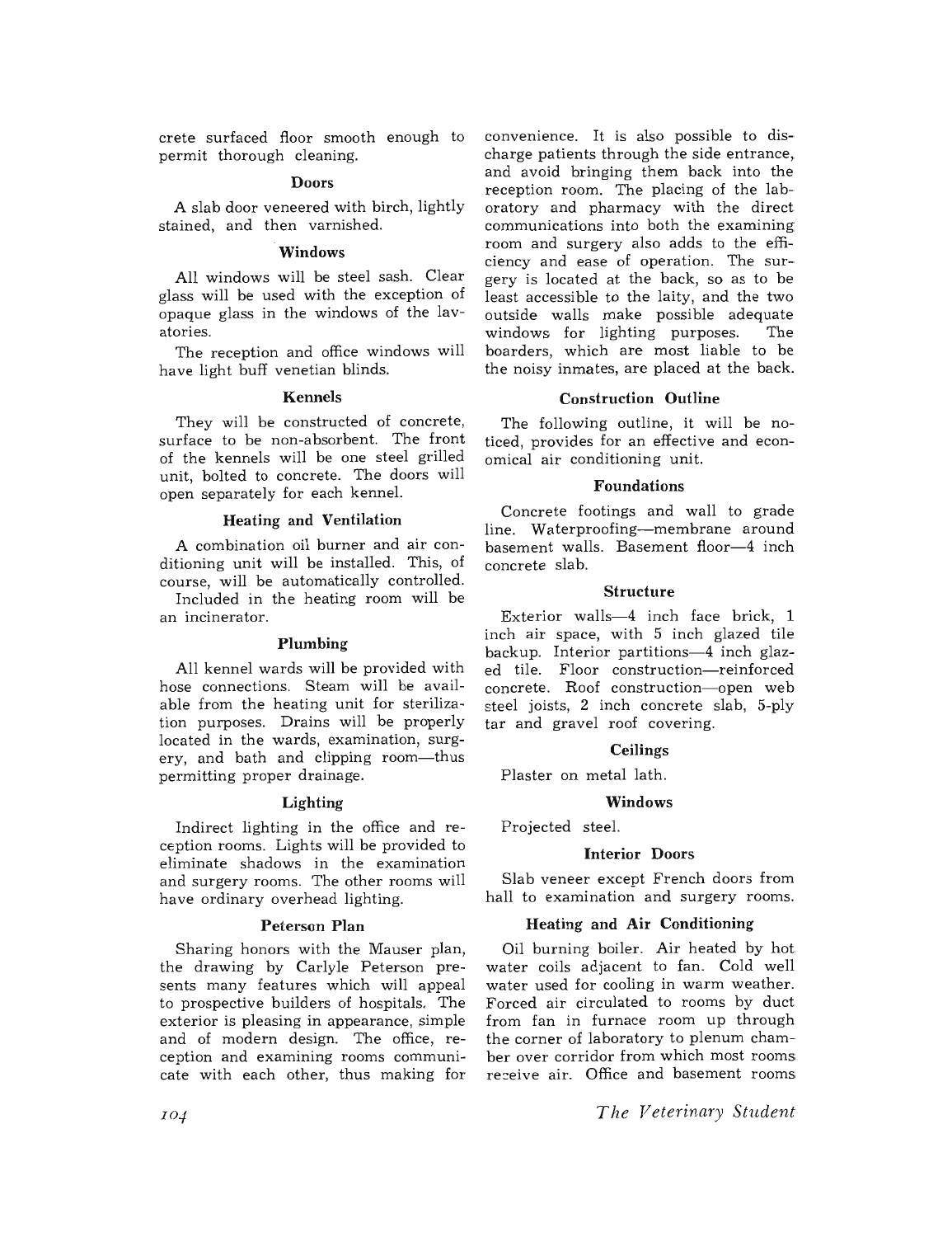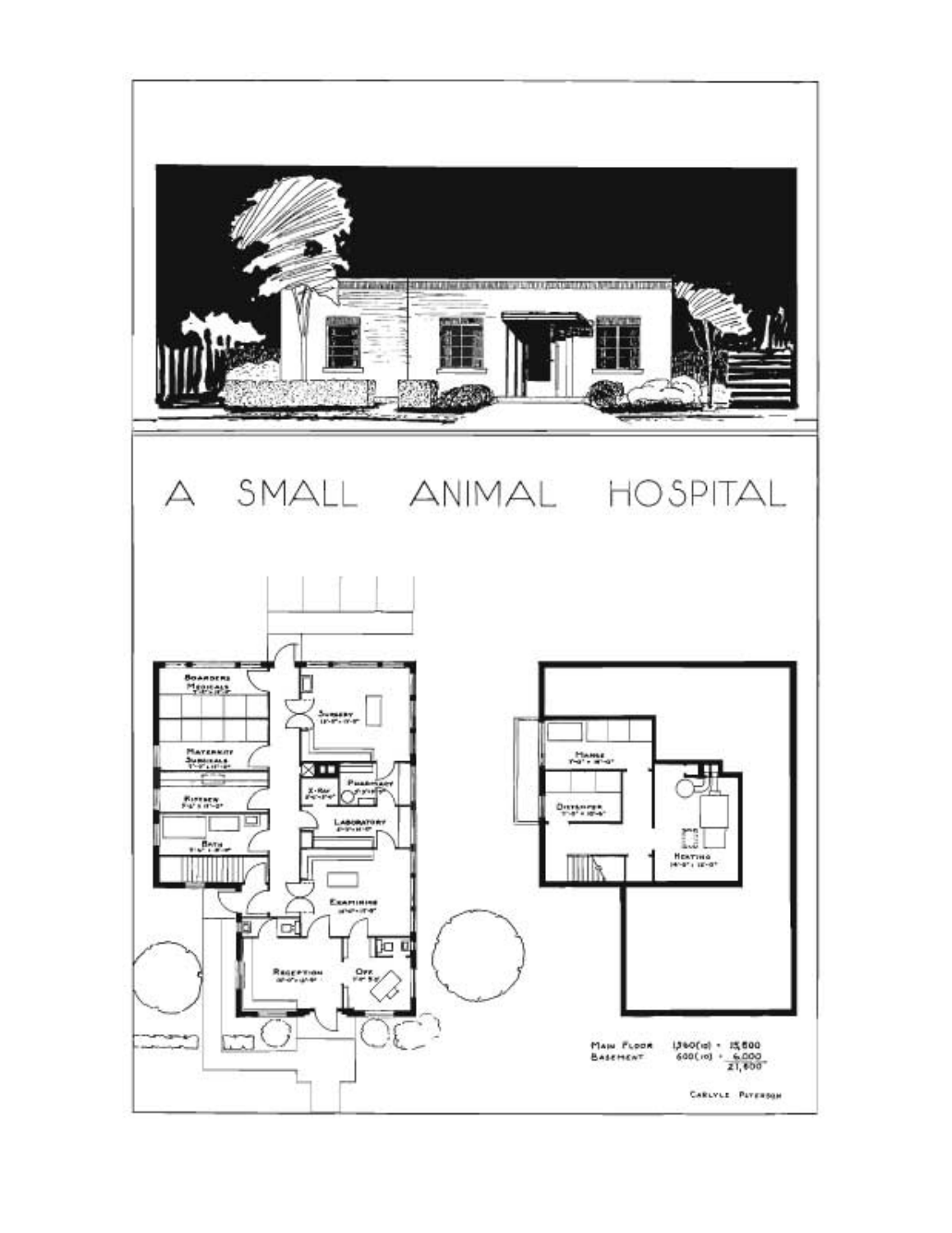